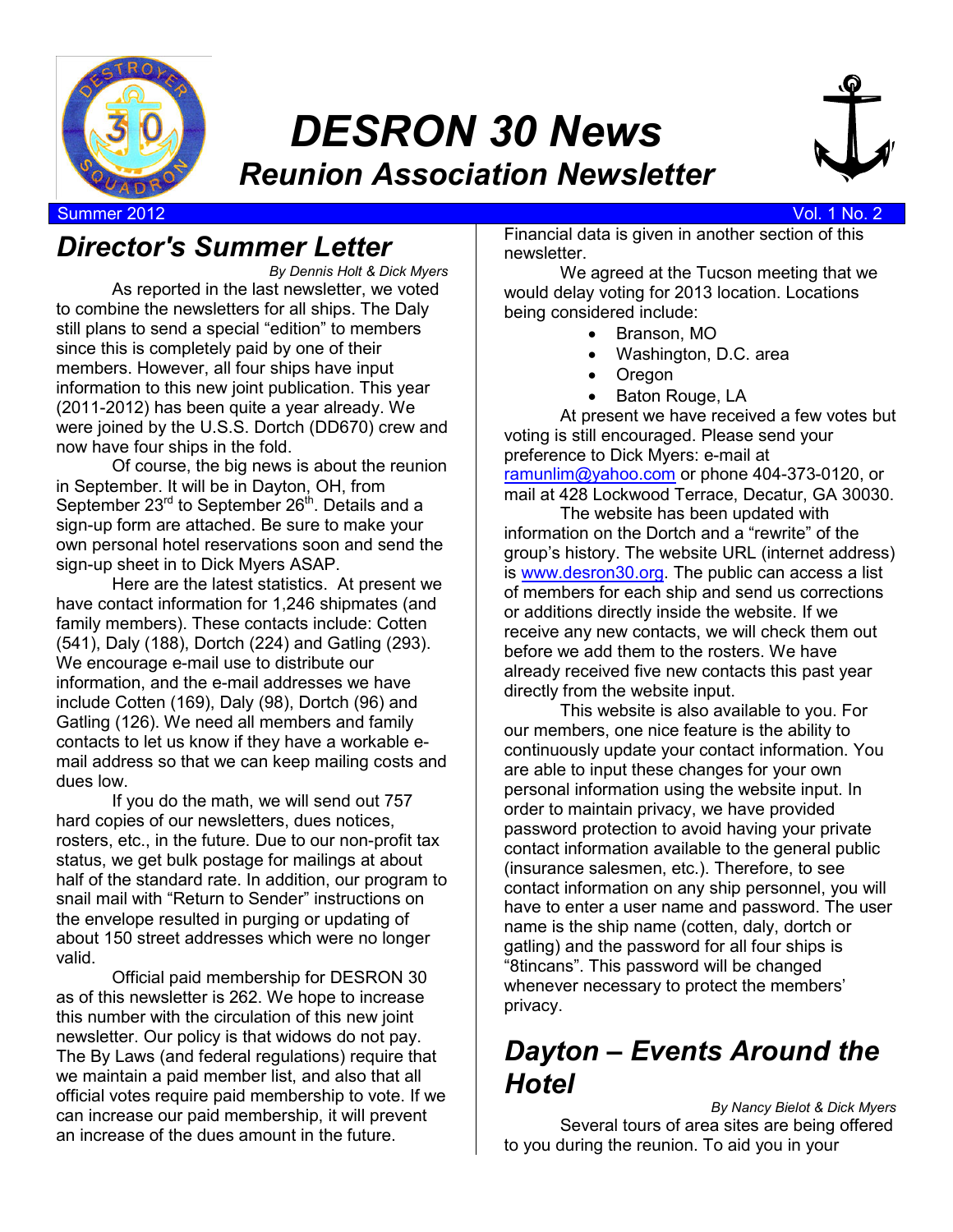decision, here is some further information about those tours.

#### **Wright Dunbar Historical District - Monday Morning Tour**

This is a bus tour to the Wright Dunbar Historical District. We will be visiting the Dayton Aviation Heritage National Historical Park. For additional information, their website is: http://www.nps.gov/daav/index.htm

The units include: The Wright Cycle Company Complex, consisting of The Wright-Dunbar Interpretive Center and Aviation Trail Visitor Center and Museum, and The Wright Cycle Company. The Wright-Dunbar Interpretive Center and Aviation Trail Visitor Center and Museum hosts an orientation movie, a restored Wright brothers' print shop, and exhibits operated by the National Park Service. The Wright Cycle Company is the fourth location of the Wright brothers' bicycle business, and the only one intact and at its original location. You'll see the bicycle technology the Wrights incorporated into the structure and mechanisms of their gliders and flyers.

A lunch stop (on your own) is scheduled for the Culp Cafeteria (at the park). This café has a variety of sandwiches and salads which can be purchased. You can view their menu at: http://www.daytonhistory.org/shop-eat/culp-s-cafemenu.htm

#### **Carillon Park - Monday Afternoon Tour**

Carillon Park is basically an outdoor museum of buildings and artifacts pertaining to the history of Dayton, OH. You will find an old log cabin, a one-room school house, a car dealership, train depot, gas station, Wright Brothers' bicycle shop, etc., and examples of transportation that once existed in Dayton. One large modern building houses several transportation vehicles such as an old trolley car, a street car, a city bus, a "standard" railroad passenger car, an elaborate passenger car that was used for first class passengers, and a caboose. The entire museum is filled with original artifacts from the early history of Dayton, including the Wright Brothers' airplane, and a huge display of bicycles in all shapes and sizes. Carillon Park is a great place to learn some history in a fun environment. For more information, go to: http://www.carillonpark.org/

#### **Monday Dinner**

Monday evening dinner (as well as Tuesday evening dinner) is on your own. There are many downtown area restaurants to choose from, including Sidebar 410, Dublin Pub, SaiBai, Olive, Thai Nine, and more. These restaurants are within easy walking distance of our hotel.

#### **Wright Patterson Air & Space Museum - Tuesday Tour**

This is a bus tour to the Wright Patterson Air & Space Museum. It will be a long day (6 hour tour), but it's truly worth it! Hundreds of military reunions visit the museum every year. The National Museum of the United States Air Force galleries present military aviation history. There are more than 360 aerospace vehicles and missiles on display as well as thousands of historical items and powerful sensory exhibits that bring history to life. These items and exhibits connect the Wright Brothers' legacy with today's stealth and precision technology. For further details, go to:

### http://www.nationalmuseum.af.mil/

### **Other things to do in the Dayton area**

America's Packard Museum is the world's only restored Packard Dealership operating as a museum, and only full-time museum dedicated exclusively to the Packard Motor Car Company, its products and philosophies. The car dealership has several original early automobiles from 100 years ago. The dealership actually feels like you have gone back in time and are shopping for a new car. There are offices that contain an early NCR cash register, old typewriter, dictaphone machine, adding machine, etc.

### **THE CITIZENS MOTORCAR COMPAN**



#### *Dayton Art Museum (Open Sunday or Wednesday)*

Art museums are usually a wonderful place to visit and spend the good part of a day and the Dayton Art Institute is no exception. Note: the museum is closed Mondays and Tuesdays.

They have a nice permanent collection that includes a wide variety of art ranging from Ancient Egyptian to Modern. Frequently they showcase a traveling collection as well for an extra fee. Their website is http://www.daytonartinstitute.org/ for information on suggested admission and other questions.